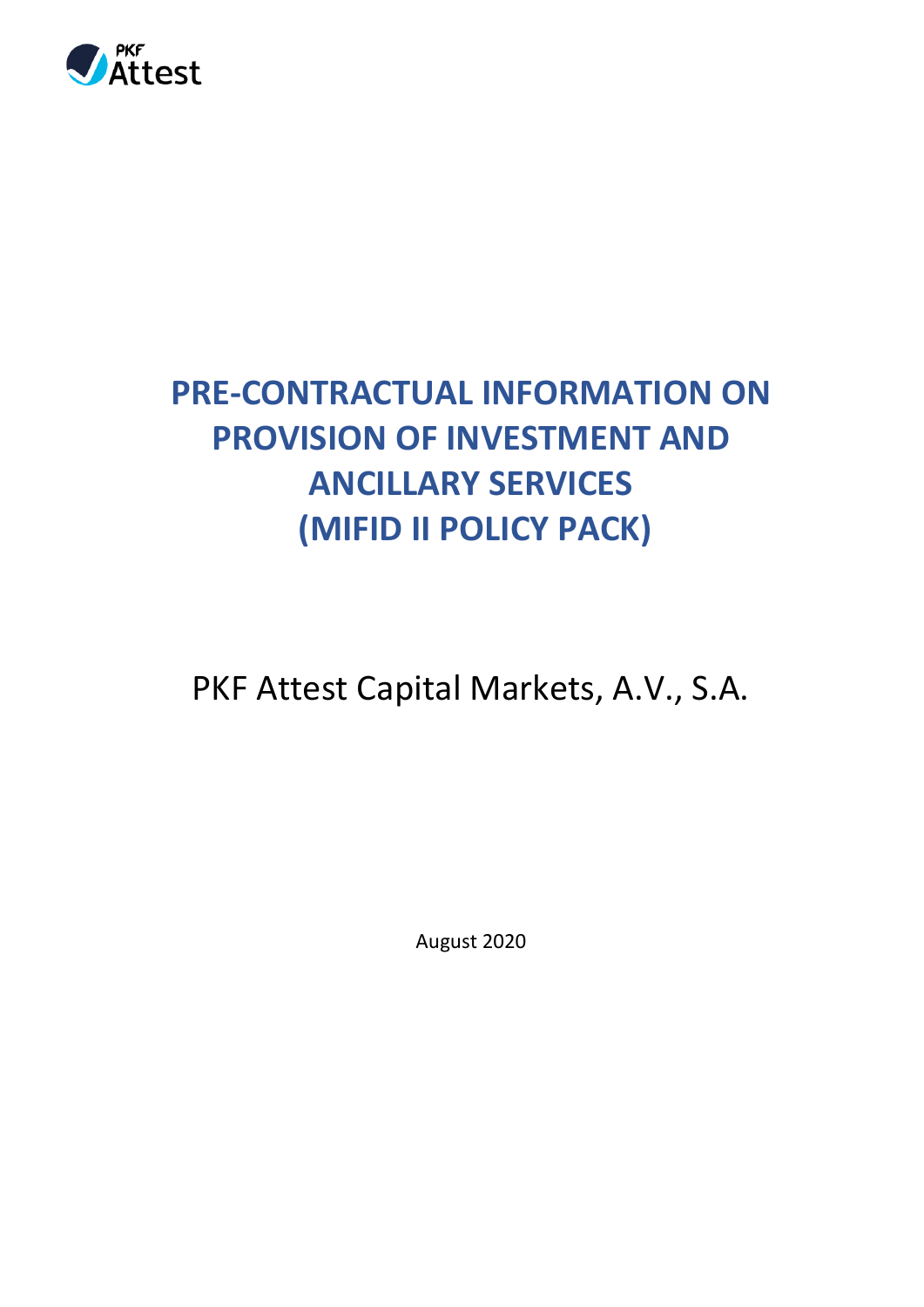

## **CONTENTS**

| $\mathbf{1}$            |  |
|-------------------------|--|
| $\mathbf{2}$            |  |
| 3                       |  |
| 4                       |  |
| 5.                      |  |
|                         |  |
| 6                       |  |
| $\overline{\mathbf{z}}$ |  |
| 8                       |  |
| 9                       |  |
|                         |  |
| 10                      |  |
|                         |  |
|                         |  |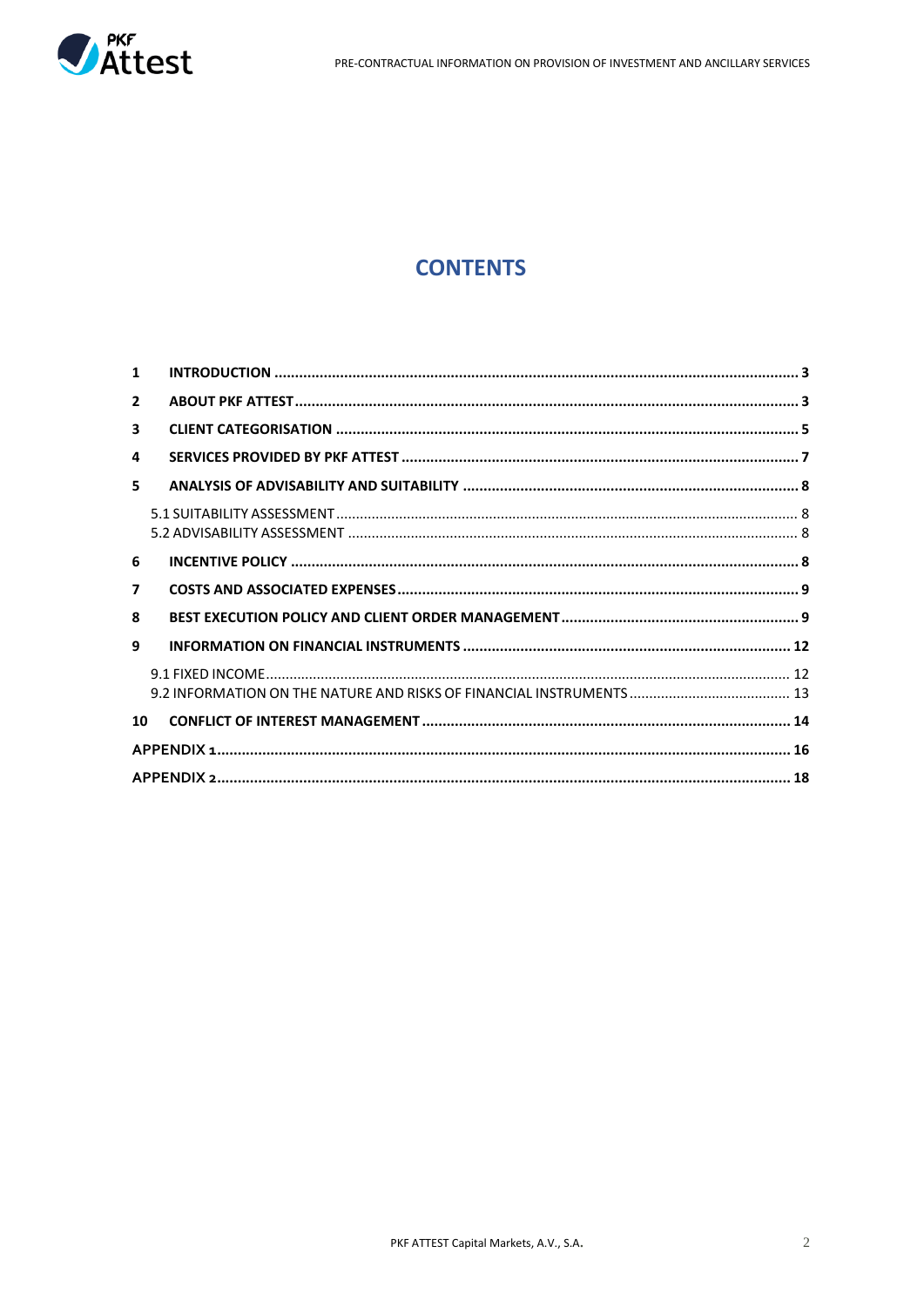

## <span id="page-2-2"></span><span id="page-2-0"></span>**1 [INTRODUCTION](#page-2-2)**

In compliance with current regulations, mainly the provisions of *Directive 2014/65/EU of the European Parliament and the Council of 15 May 2014 on markets in financial instruments and amending Directive 2002/92/EC and Directive 2011/61/EU* (from now on, MiFID II) and *Royal Legislative Decree 4/2015, of 23 October, approving the revised text of the Securities Market Act*  (from now on, "Securities Market Act") so that Clients and potential Clients can make decisions on the investments they make through PKF Attest Capital Markets A.V., S.A. (hereinafter, "PKF Attest", the "Agency" or the "Entity"), impartial, accurate and precise information from the Entity is made available to them before contracting investment and/or ancillary services. Specifically, the services it provides, the financial instruments and investment strategies proposed the intermediaries used to execute client orders and all associated costs and expenses, and information concerning the protection of clients' interests: incentive policies, client order execution and conflict of interest management policies. Therefore, the contracting of investment and/or ancillary services with PKF Attest presupposes acceptance of the provisions of this document, and it is, therefore, advisable to read it carefully.

## <span id="page-2-1"></span>**2 ABOUT PKF Attest**

PKF Attest, with Tax ID A86953965, is a Securities Agency registered in the Madrid Companies and Trade Register, Sheet M-574144, Volume 31899, Folio 135, and in the Registry of Investment Services Companies of the National Securities Market Commission (CNMV) under number 288 dated 14 June 2019.

PKF Attest is authorised to provide the following investment and ancillary services, in accordance with the programme of activities as registered with the CNMV, which are set out below and detailed in section 4 of this document:

- Investment consultancy
- Reception and transmission of orders
- Placement of financial instruments
- Advising companies on capital structure, industrial strategy and related issues.

PKF Attest Capital Markets, A.V., S.A.'s contact details: are:

- Registered office: C/ Orense 81, Planta 7, Madrid, 28020.
- Contact telephone number: 91 556 11 99.
- Website: www.pkfdcm.com

The Entity can be contacted in person at PKF's offices, by e-mail, telephone or post. In the context of the provision of the RTO service, orders on behalf of clients may be submitted by telephone or e-mail.

Concerning the provision of investment and/or ancillary services, the Client may communicate with the Entity in Spanish/English.

We inform you that PKF Attest, as required by the applicable regulations, records electronic communications and telephone conversations with its clients in which transactions are or may be carried out. We also inform you that a copy of the recording of conversations and communications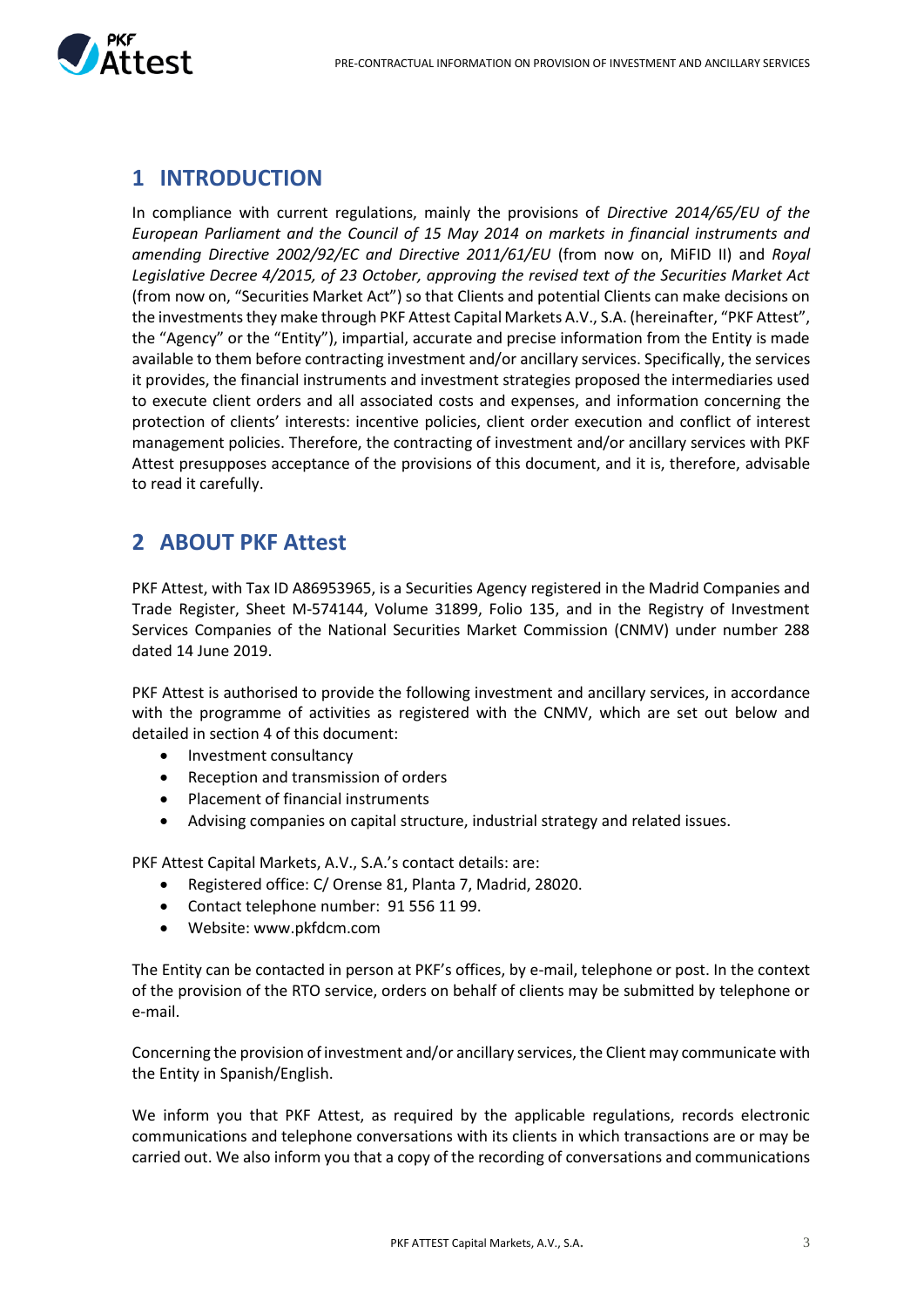

with clients will be available upon request for five years and, when requested by the CNMV, for a maximum period of 7 years.

PKF ATTEST is a member of the Investment Guarantee Fund (FOGAIN); FOGAIN is legally constituted as a separate asset that is funded by the contributions of the entities that are members of the Fund and which covers the indemnities to be paid within the scope of its coverage.

FOGAIN is managed by GESTORA DEL FONDO GENERAL DE GARANTÍA DE INVERSIONES, S.A., a public limited company. The legal and operational regime of the two is regulated in Royal Decree 948/2001, of 3 August, on Investor Compensation Schemes.

All investment services firms and collective investment scheme management companies that provide investment services must be members of FOGAIN, contributing the amounts to which they are entitled.

The CLIENT may consult its website at the following address [www.fogain.com](http://www.fogain.com/) for further information on the General Investment Guarantee Fund and the amounts guaranteed.

PKF Attest has a Customer Service Department in accordance with applicable regulations. The client may address complaints and claims related to legitimate rights and interests in favour of the client to the Service through the following channels

- Customer service telephone number: 91 277 24 55
- Customer service e-mail: atencioncliente@pkf-Attest.es
- Customer service mailing address: C/ Orense nº81 7ª Planta, 28020 Madrid

PKF Attest is obliged to address and resolve complaints and claims submitted by its clients by any of the means above within two months of their submission. At the end of this period, the client may refer the matter to the CNMV Complaints Service if the client considers that its complaint has not been dealt with or if it does not agree with PKF Attest's decision.

In any case, it is necessary to exhaust all available entity's customer department or service remedies to make complaints and claims.However, if the client disagrees with the answer received, or if the established period has elapsed without an answer, the National Securities Market Commission has a Claims Department (attached to the CNMV's Investors Department) to which Complaints can be filed by the following means:

- Sending your complaint electronically using the CNMV's Online Office.
- Form addressed to the CNMV Complaints Service, at any of the following postal addresses:
	- o Edison, 4, 28006 Madrid
	- o Passeig de Gràcia, 19, 08007 Barcelona.
- It also has an investor helpline: 900 535 015.

Finally, all products and services provided by PKF Attest are subject to current legislation and supervision by the CNMV, SEPBLAC and other regulatory bodies. For further information, please contact the following address:

- Investor Relations Office, CNMV.
- Address: C/ Edison, 4, Madrid, 28006.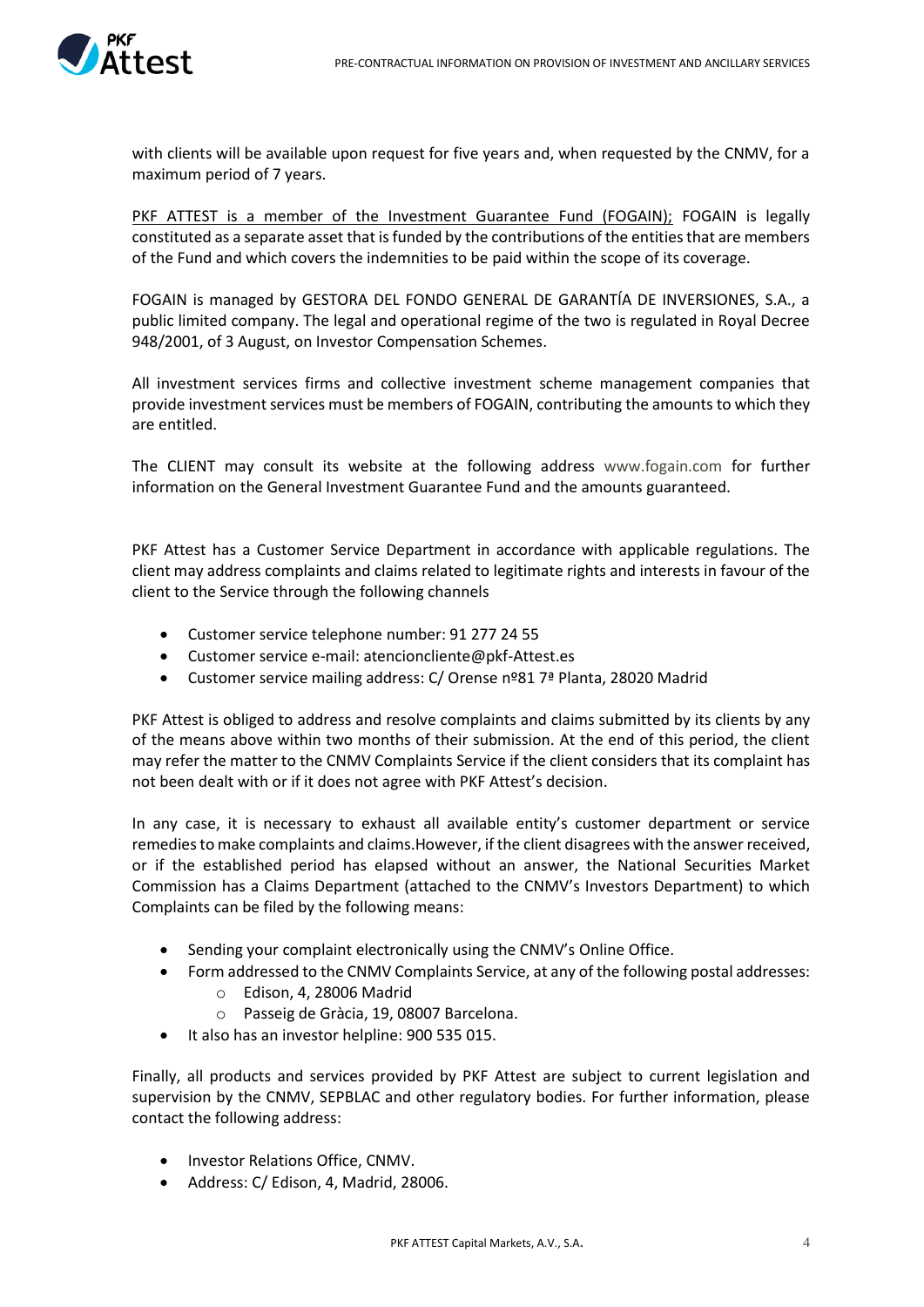

- Telephone: 902 149 200
- E-mail: serviciodereclamacionesCNMV@cnmv.es

## <span id="page-4-0"></span>**3 CLIENT CATEGORISATION**

Under securities market regulations, investment services firms must classify their Clients following the criteria set out therein.

The regulations also state that a potential client is a person who has had direct contact with the institution to provide an investment service at the initiative of either party.

Clients shall be classified considering how knowledgeable and experienced they are in financial markets together with their ability to bear the risks arising from their investment decisions into retail clients, professionals and eligible counterparties.

**Retailers:** They are afforded a higher degree of protection as the Clients with the least financial knowledge and experience. Retail Clients are all those who are not considered to be Professional Clients or Eligible Counterparties. Essentially, this category includes individuals, SMEs, local authorities, etc.

**Professionals:** Professional Clients are those who have the necessary experience, knowledge and qualifications to make their own investment decisions and to correctly assess their risks. This category will mainly include institutional investors, states and regional administrations and large companies.

MiFID regulations establish a series of minimum requirements to be met to be considered a professional client, in the case of firms that, on an individual basis, meet two of the following conditions:

- (i) Total asset items must be equal to or greater than 20 million euros.
- (ii) Its annual turnover must be equal to or greater than 40 million euros.
- (iii) Its resources must be equal to or greater than 2 million euros.

**Professionals on request**: They shall be all legal or natural persons who meet at least two of the following requirements:

- a) It has undertaken transactions of significant size in the relevant market in the financial instrument in question or similar financial instruments, with an average frequency of 10 per quarter over the previous four quarters.
- b) The size of its portfolio of financial instruments, consisting of cash deposits and financial instruments, exceeds 500.000 euros.
- c) It holds or has held a professional position in the financial sector for at least one year requiring knowledge of the operations or services envisaged.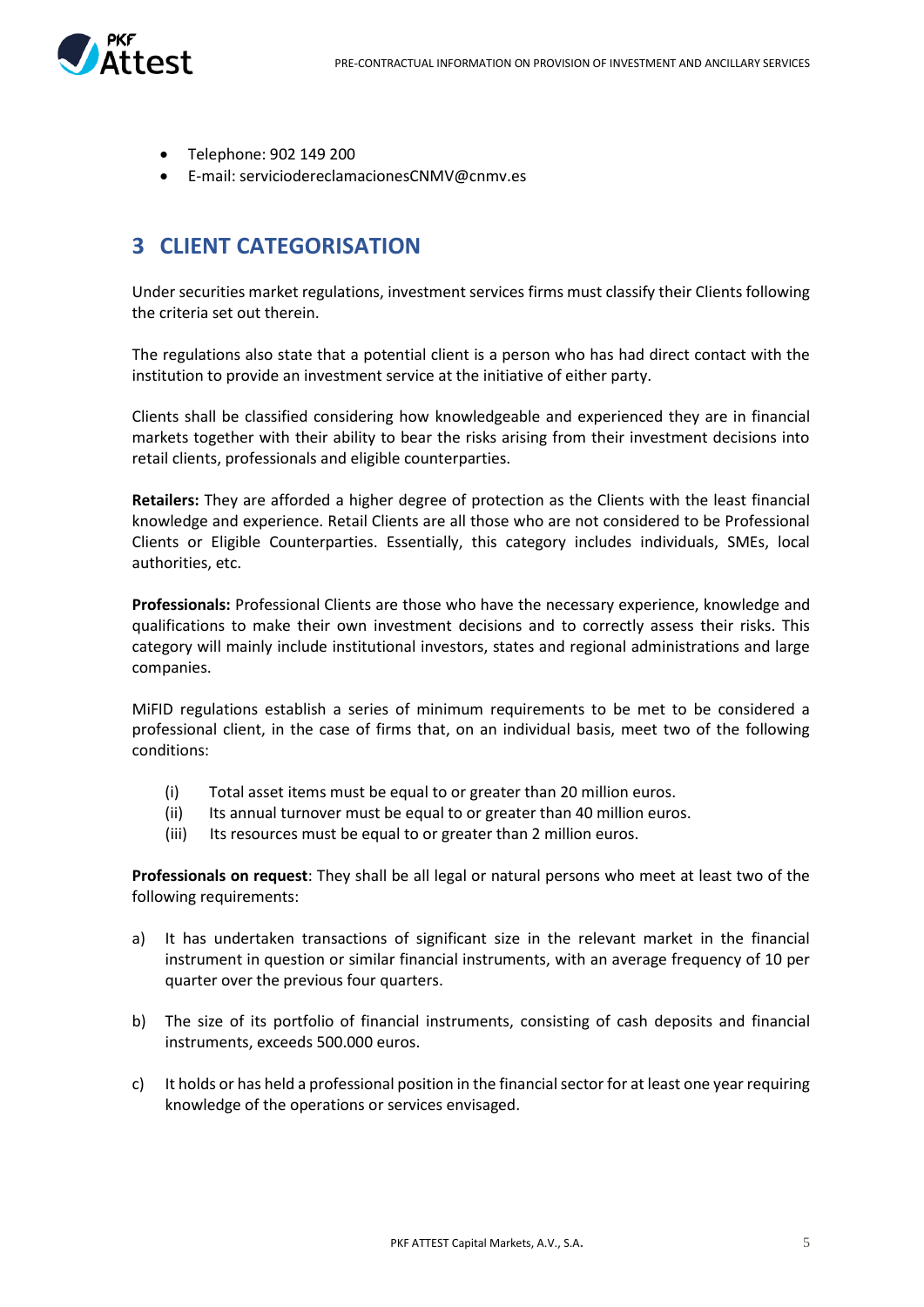

Assessment of the experience and knowledge of the Client, in the case of small institutions, will be carried out on the person authorised to carry out transactions on their behalf, and in the case of other institutions, it will be carried out on directors and managers.

**Eligible Counterparties**: this category shall include, among others, financial institutions or entities providing investment services. The Eligible Counterparty classification applies only when the service of reception and transmission of orders is provided, and the following shall be considered as such national governments, central banks, supranational organisations, financial institutions, investment funds, pension funds and their management companies, investment firms, and insurance companies, provided that they agree to be treated as such. For these Clients, the regulations provide a lower level of protection because they are presumed to have the highest level of knowledge, experience and financial capacity in the securities markets.

Based on the above considerations and given PKF Attest's activities and the type of clients it targets, it will initially classify its clients. The client may, under certain circumstances, request a change of classification. However, PKF Attest will only provide services to clients classified as professionals or eligible counterparties.

Based on the information available to PKF Attest about your entity, we notify you of your classification as a **RETAIL/PROFESSIONAL CLIENT/ELIGIBLE COUNTERPARTY** in relation to all investment and/or ancillary services we provide to you under MiFID II.

As Client XXXXX, you enjoy a lower level of protection than that afforded to Retail Clients. In particular, XXXXX Clients may receive less information than Retail Clients about contracts, associated costs and expenses, financial instruments, our entity or other aspects.

In application of the provisions of the regulations, you may request, either generally or for each operation, to be included in a different category. However, you should bear in mind that PKF Attest cannot provide services directly to Retail Clients and will no longer provide such services to you if you request this category. If you apply to be categorised as an Eligible Counterparty, you will lose certain regulatory protections, including those relating to "best execution" obligations.

The following describes the classification changes that are permitted, based on PKF Attest's internal client classification procedures:

Changes involving an increase in Client protection (change from Eligible Counterparty to Professional Client) require:

- The request is at the initiative of the Client.
- The request must be made in writing according to the application form for classification change included in Appendix II.
- **The client indicates explicitly whether the request for change of category is on a general** basis or for one or more investment services or transactions or to one or more types of transactions or products.

Changes involving a decrease in Client protection (change from Professional Client to Eligible Counterparty) require:

 $\blacksquare$  The request is at the initiative of the Client.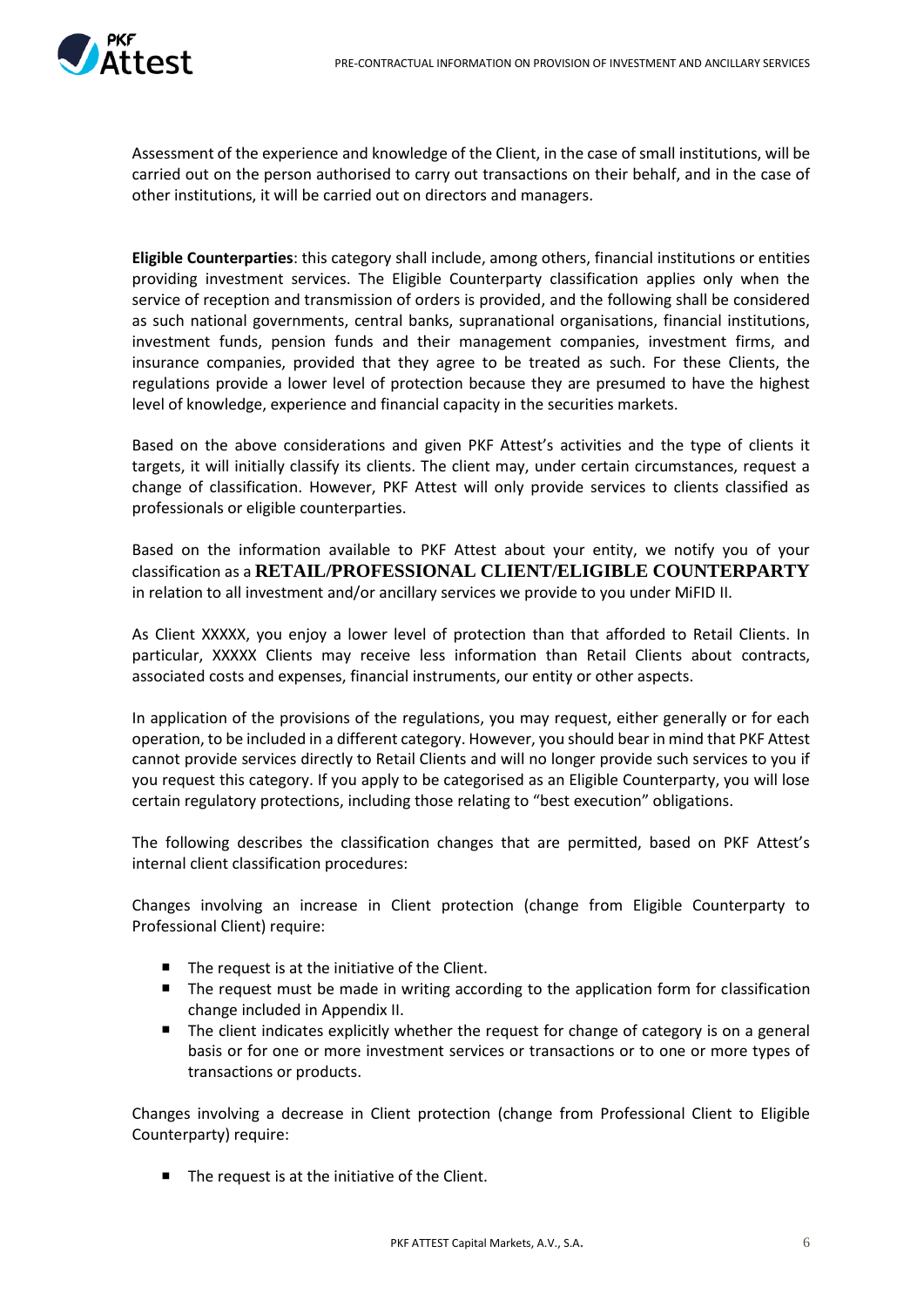

- The request must be made in writing according to the application form for change of classification included in Appendix II.
- The Client specifically indicates whether the request for change of category is on a general basis or for or in respect of one or more investment services or transactions or one or more types of transactions or products.
- PKF Attest clearly warns the Client in writing of the protections and rights to compensation of which it may be deprived.
- The Client declares in writing, in a separate document from the contract, that he is aware of the consequences of his waiver of these protections.

## <span id="page-6-0"></span>**4 SERVICES PROVIDED BY PKF Attest**

Before providing any investment service, PKF Attest shall classify clients according to the previous section.

PKF Attest, in its capacity as a Securities Agency and in accordance with its Programme of Activities, notified to and registered with the National Securities Market Commission, provides the following services and activities:

- Receipt and transmission of client orders concerning one or more financial instruments. This service receives orders from clients and transmits them to an intermediary for execution on an execution venue.
- Placement of financial instruments without a firm commitment. This service involves distributing or trading marketable securities of issuers to place the issue on the market, according to the internally established allocation policy set out in Appendix III. The entity does not assume the obligation to purchase the securities placed.
- **Investment consultancy. This service covers personalised recommendations made on** financial instruments, and therefore generic consultancy is excluded from this service. In this regard, the following requirements must be met to be considered as consultancy:
	- o Include an element of opinion
	- o In respect of one or more transactions in financial instruments
	- o Be presented as suitable for a person based on personal circumstances.
	- $\circ$  Be carried out through media that are not addressed to the general public.
	- $\circ$  Be individualised, lent to a person in their capacity as a potential investor.

When PKF Attest provides the investment consultancy service, it shall always do so independently, which implies that, concerning this service, it is not permitted to receive incentives from third party entities that PKF Attest uses to provide the service and requires the inclusion in its recommendations of a wide range of products, which shall, in any case, be instruments from third-party providers with which PKF Attest has no close ties.

Consultancy to companies on capital structure, industrial strategy and related issues, and consultancy and other services connected to mergers and acquisitions of companies.

PKF Attest shall deliver to the Client all information addressed to it as a consequence of providing these services, whether on paper or another valid durable medium, using information transmission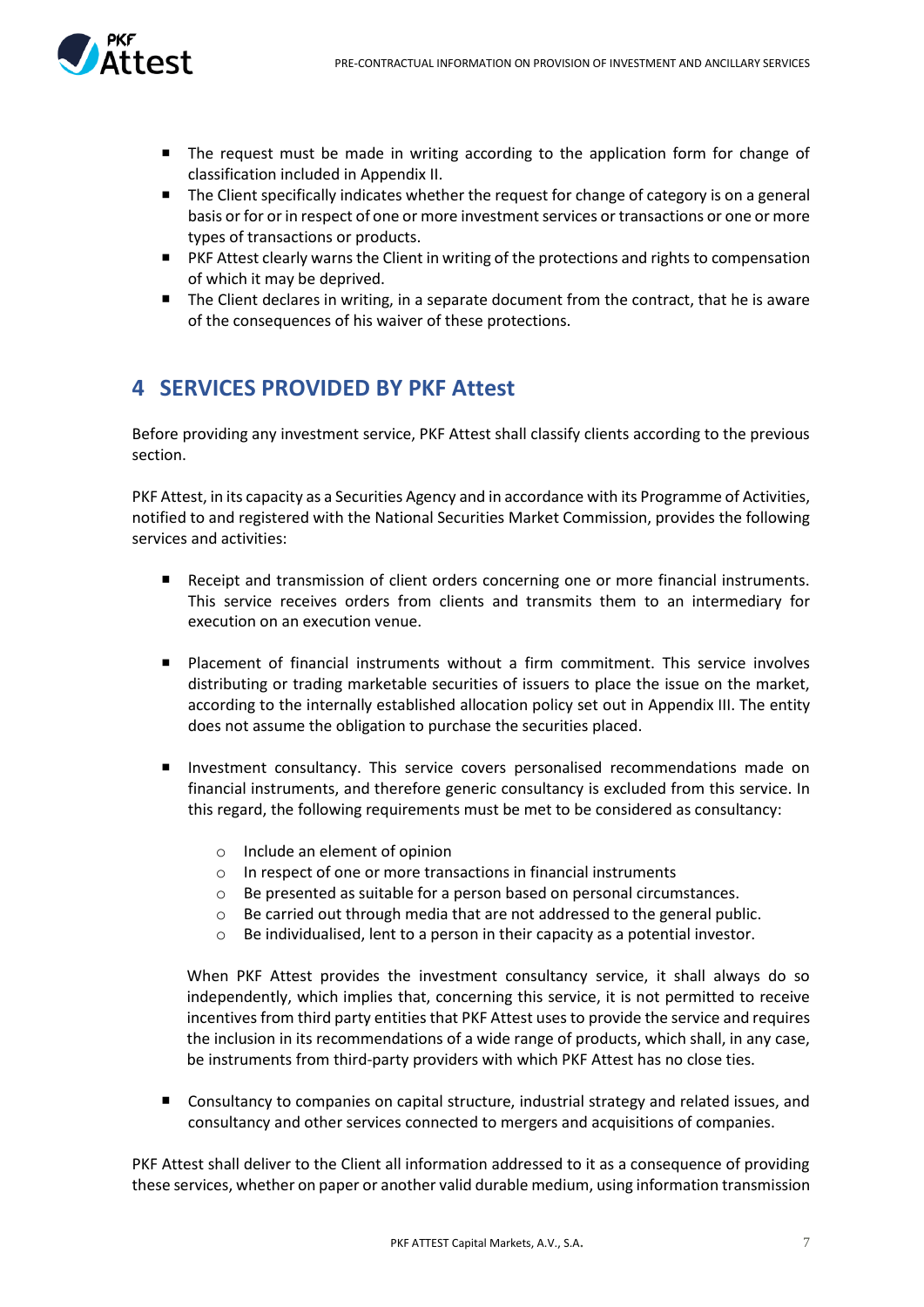

media or instruments that enable the Client to store such information and retrieve it for a period of time suitable for the purposes for which the information is intended and so that it can be reproduced without changes. PKF Attest may provide this information to the Client using electronic communications sent to the e-mail address that the Client has communicated to the entity.

## <span id="page-7-0"></span>**5 ANALYSIS OF ADVISABILITY AND SUITABILITY**

Before providing investment services, PKF Attest shall obtain from its Clients the information necessary to understand their particular circumstances.

#### <span id="page-7-1"></span>5.1 SUITABILITY ASSESSMENT

Before providing the investment consultancy service, PKF Attest shall assess the client's risk profile to understand the client's needs. In doing so, PKF Attest will assess the client's investment objectives, including their risk tolerance (suitability assessment).

However, as the advisory service may only be provided to Professional Clients and Eligible Counterparties, PKF Attest is not obliged to assess their knowledge and experience, assuming that they are financially capable of dealing with any investment risk consistent with the objectives they have indicated. If PKF Attest does not have the necessary data to assess suitability, it will not provide the investment advisory service.

#### <span id="page-7-2"></span>5.2 ADVISABILITY ASSESSMENT

Regarding order reception and transmission, the knowledge and experience of clients must be assessed. Due to the operations carried out by PKF Attest and the clients it addresses (Professional clients and Eligible Counterparties), this section is not applicable since Professional clients and Eligible Counterparties are presumed to have sufficient knowledge and experience.

## <span id="page-7-3"></span>**6 INCENTIVE POLICY**

Incentives are considered the fees, commissions and monetary and non-monetary benefits that PKF Attest may pay to or receive from third parties in connection with the provision to its clients of the investment services for which the Entity is authorised.

In cases in which PKF Attest receives incentives from third parties for the investment service of reception and transmission of orders, it must comply with the prior information requirements demanded by the regulations and justify the increase in the quality of the service. It must also report annually to its clients on the incentives received.

In relation to the consultancy service that PKF Attest may provide to the Client, it shall, in general, be recurrent and independent in nature and, therefore, PKF Attest may not accept or retain incentives. Under the provisions of article 63.1 of Royal Decree 217/2008, PKF Attest shall refund the client the fees, commissions or monetary benefits paid or delivered by third parties or persons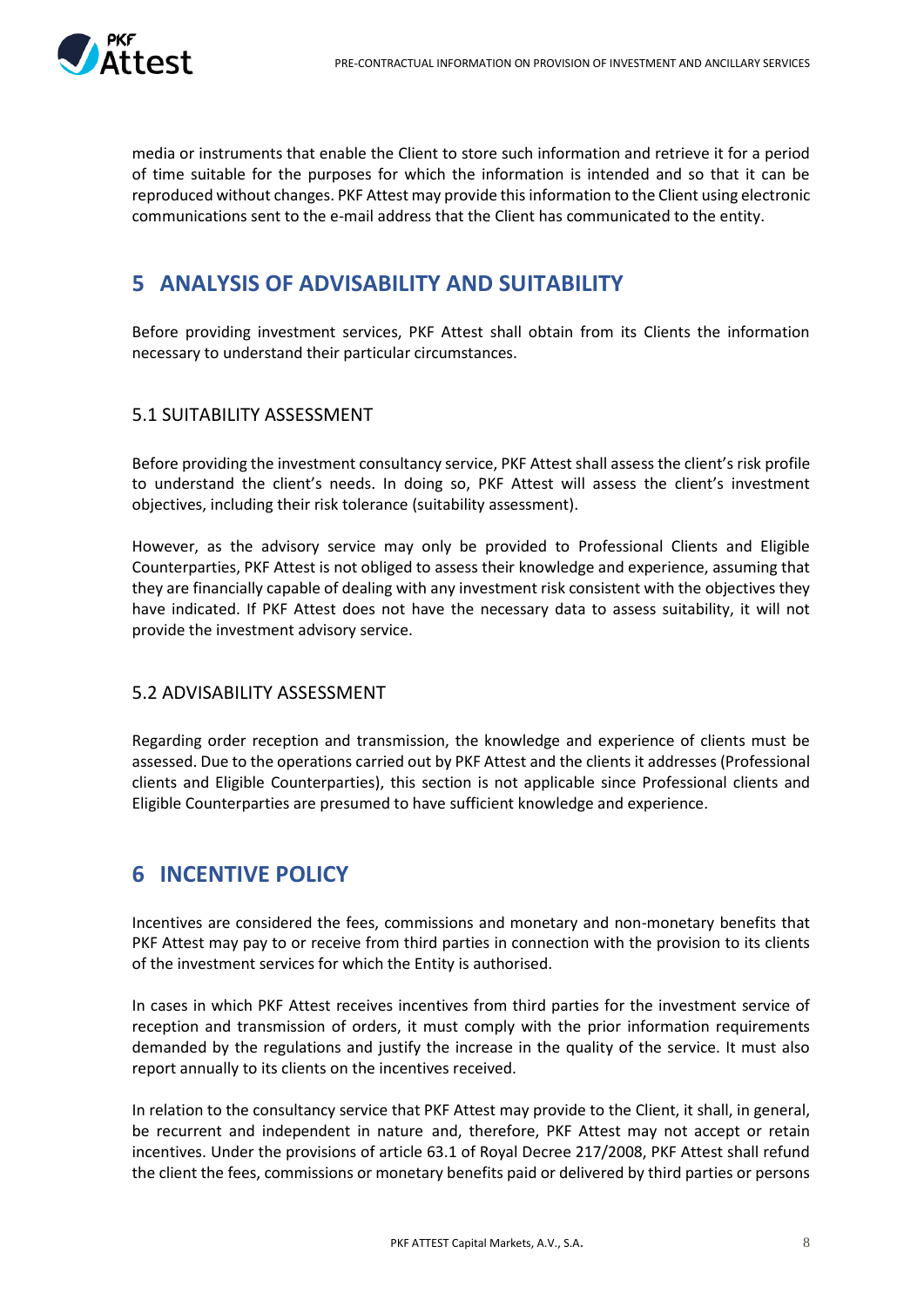

acting on behalf of third parties concerning the services provided to the client as soon as reasonably possible after receipt.

PKF Attest will not accept non-monetary benefits that cannot be considered acceptable minor nonmonetary benefits, under article 63.3 of Royal Decree 217/2008. In any case, it shall inform the client before receiving the minor non-monetary benefits to be obtained for the provision of investment or ancillary services.

## <span id="page-8-0"></span>**7 COSTS AND ASSOCIATED EXPENSES**

PKF Attest shall inform Clients, in good time, of all costs and expenses, adding the following:

- **EXECT All related costs and expenses charged by PKF Attest or third parties, where the client has** been referred to such third parties, for the investment services provided. Payments received from third parties by PKF Attest concerning the investment service provided shall be broken down separately, and the total aggregated costs and expenses shall be expressed both as an actual amount and as a percentage.
- All related costs and expenses related to the production and management of financial instruments.

In cases where part of the total costs and expenses are to be paid in foreign currency or represent a foreign currency amount, PKF Attest shall indicate the currency in question and the applicable exchange rate and costs. Information on payment terms or other means of execution shall also be provided.

If it is not possible to provide details of costs and expenses in advance of the provision of the service, a reasonable estimate of such costs and expenses shall be provided to the Client. After the service has been provided, PKF Attest shall inform the Client of the operation's total costs and expenses and may request a detailed breakdown thereof. In the case of recommendation or marketing of instruments, and if services are provided repeatedly, PKF Attest shall submit aggregated information on the costs and expenses of investments at least annually.

However, since PKF Attest only provides services to professional clients and eligible counterparties, a limited application of this paragraph may be agreed upon.

## <span id="page-8-1"></span>**8 BEST EXECUTION POLICY AND CLIENT ORDER MANAGEMENT**

The regulations oblige entities providing order-taking, order transmission or execution services to take all sufficient measures to obtain the best possible result for their clients.

PKF Attest has drawn up a Best Execution Policy to provide adequate treatment and take all sufficient measures to obtain the best results in the operations of professional clients. To achieve this objective, PKF will take into account price, costs, speed, the likelihood of execution and settlement, volume and nature of the order

This policy will be kept constantly updated and will be reviewed periodically. The updated Best Execution Policy is available on the website www.pkfdcm.com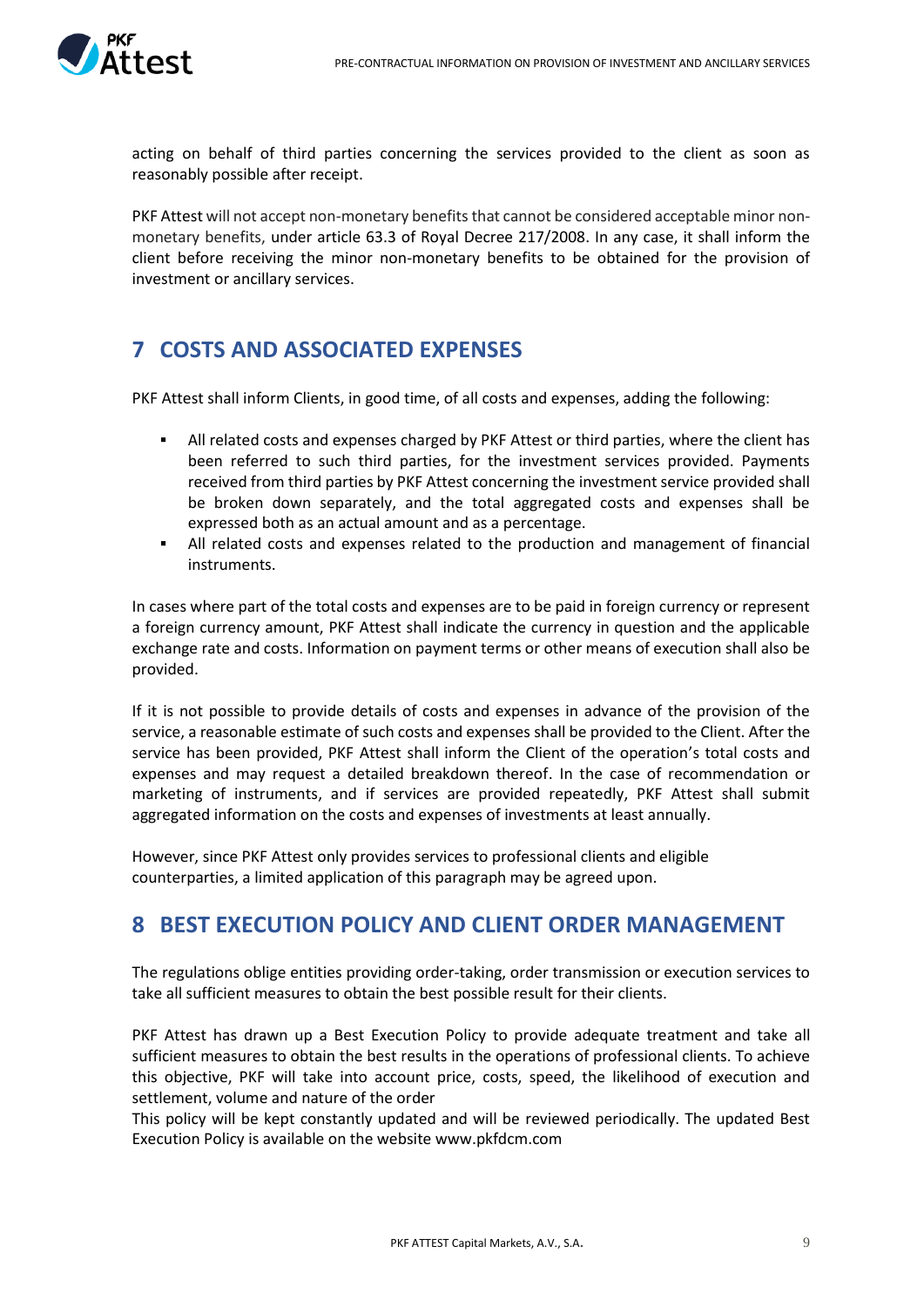

Since PKF Attest is not a member of and does not have direct access to the execution venues where financial instruments are traded, it has to use the services of an intermediary for the final execution of its clients' orders, with which it has a contractual agreement for the execution of its clients' transactions.

When selecting the intermediary to be used, PKF Attest establishes the following requirements:

- The selected broker or brokers have a formally established "Best Execution Policy" for orders that meets all the requirements set out in MiFID II.
- That the selected broker or brokers guarantee in their "Best Execution Policy" access to the relevant execution venues for each type of financial instrument listed in this section, regardless of:
	- $\circ$  the execution venue is a regulated market, MTF (multilateral trading facility), OTF (organised trading facility), systematic internaliser or market maker or other liquidity provider or an entity performing a similar function in a third country;
	- $\circ$  the way in which the broker accesses them: directly (by executing orders directly) or indirectly (in some cases using other brokers) through the establishment of appropriate "execution arrangements;"
	- $\circ$  the particular financial instrument for which the broker's intervention is required for the purpose of executing the order is multi-listed.

For this purpose, the selected broker(s) must set out in its/their "Best Execution Policy" the execution venues that are considered relevant for each type of financial instrument listed.

That the selected broker or brokers can consistently and systematically achieve the "best" execution result" in the relevant execution venues referred to in their "Best Execution Policy" by selecting the specific execution venue from among the possible execution venues (if any) that will achieve the specified result.

For this purpose, PKF Attest, in accordance with the inventory of "Execution Factors" established, has configured as the "best possible result" that the selected broker or brokers must consistently obtain the best "total consideration" for the transaction, consisting of:

- the price of the financial instrument and
- execution-related costs, which shall include all costs incurred by the client that are directly related to the execution of the order: 1) the costs associated with the specific execution venue (among others, fees and taxes), 2) the brokerage fees of the selected broker(s) and 3) the settlement expenses of the settlement entity/depository.

In addition, PKF Attest requires that, in the selection of the specific execution venue from among the possible execution venues (if any), the volume offered on these venues must also be assessed to maximise the possibility of a single execution of orders on a single execution venue, establishing the limitation that orders may not be split between different venues to avoid the settlement of transactions and the custody of financial instruments in other jurisdictions.

That the selected broker(s) is/are duly authorised in accordance with existing internal selection procedures.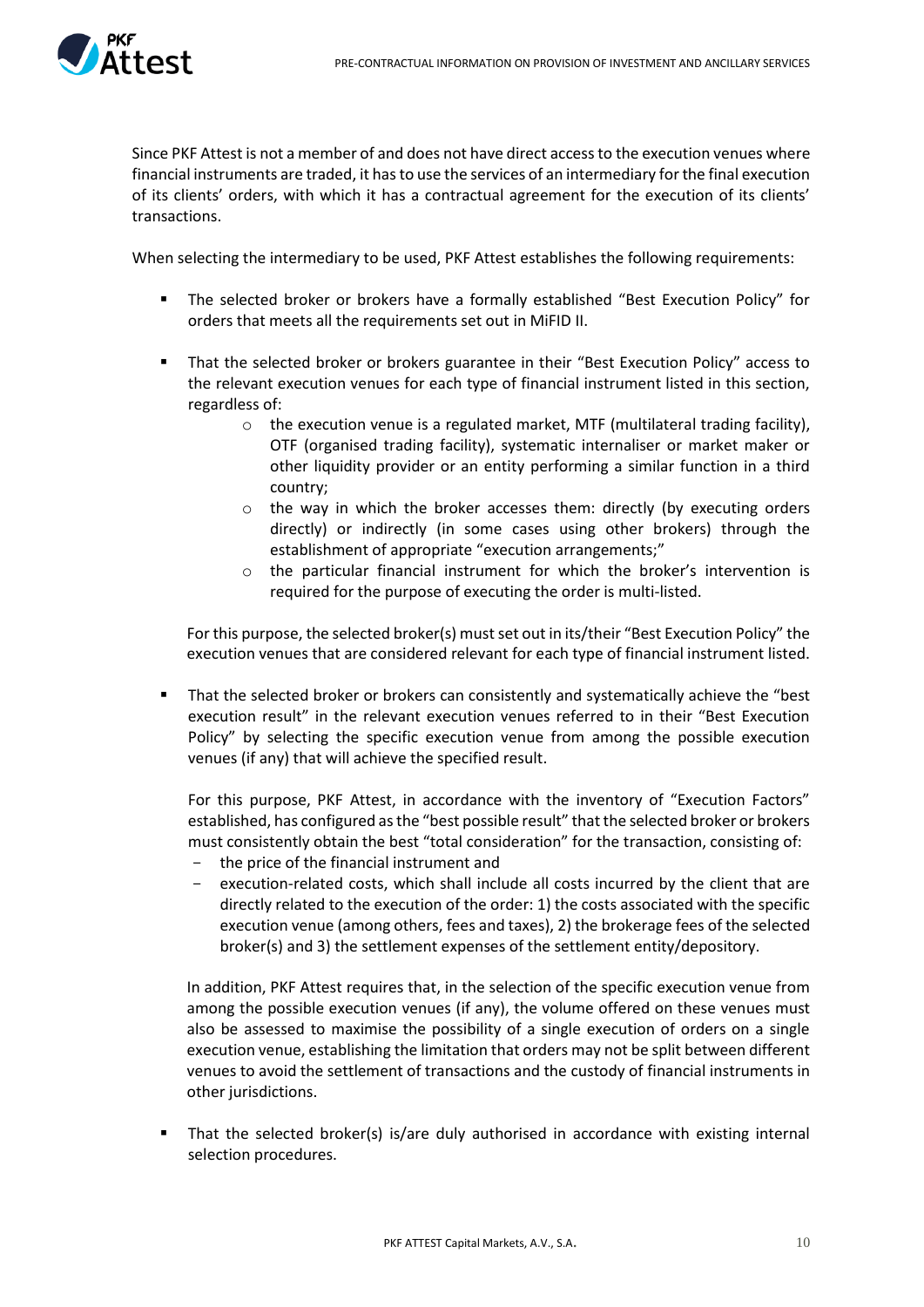

The PKF Attest Board of Directors will approve the final list of intermediaries.

Based on the above criteria, PKF Attest has selected Banco Inversis, S.A. (hereinafter, Inversis) as the preferred intermediary for private fixed income transactions. (hereinafter, Inversis) as the chosen intermediary, given that, under the criteria described above, it reasonably meets all the requirements on an overall basis.

In this decision, the concurrence of other additional factors inherent to the operation through this company has also been considered:

- Wide range of execution venues that Inversis allows access to for the execution of PKF Attest client orders, either directly or indirectly, the selection of which is supported by the corresponding Inversis Best Execution Policy.
- Inversis' technological capacity and systems for processing the daily flows and volumes, both average and extraordinary, of its clients' orders transmitted by PKF Attest for execution. It also has the technical and human resources required to clear and settle these flows and the necessary safeguards to ensure correspondence between central accounting and detailed records.
- Inversis' organisational structure is adapted to providing services to PKF Attest in a comprehensive manner.
- Positive historical experience of Inversis as an intermediary in the Spanish market.

PKF is obliged to obtain the prior consent of its professional clients to the Best Execution Policy. By signing Appendix 1, the client's agreement to the Entity's Best Execution Policy is deemed to have been obtained. Each time the client request order reception and transmission services, this agreement shall be deemed to have been given.

PKF informs its clients that, if deemed necessary, certain orders will be executed outside a trading venue (OTC). To execute orders outside a trading venue, we must obtain their prior express consent. To give your consent, you will sign Appendix 1 mentioned above.

When executing orders outside a trading venue (OTC), PKF Attest shall check the fairness of the price proposed to the client directly or through the intermediary, by collecting market data used in estimating the price of said product and, as far as possible, by making a comparison with similar or comparable products.

The fact that these transactions are carried out outside trading venues (OTC) implies a counterparty risk for the client, should intermediaries fail to meet their contractual obligations.

PKF Attest shall publish on an annual basis, for each class of financial instrument, the leading brokers or intermediaries to which it has transmitted the most orders in terms of trading volume for execution, and information on the quality of execution obtained. This publication shall contain the detailed information and format provided for in Delegated Regulation 2017/576 (EU). This will be published on its website.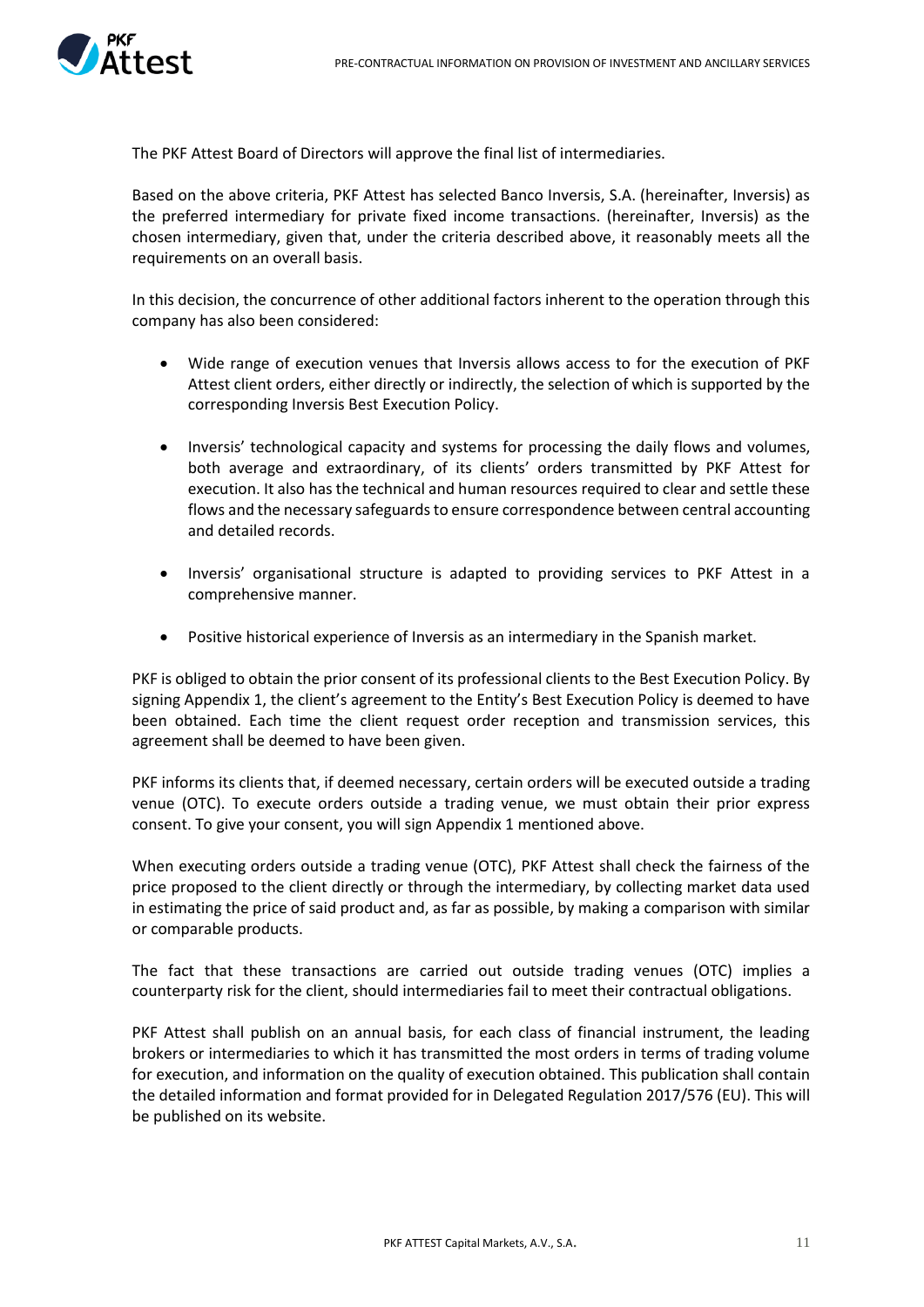

## <span id="page-11-0"></span>**9 INFORMATION ON FINANCIAL INSTRUMENTS**

This section informs clients or potential clients of the main characteristics of the financial instruments on which PKF provides investment and/or ancillary services and the main risks that clients must assess before contracting a financial instrument.

Under the applicable regulations, PKF Attest has classified financial instruments into complex and non-complex products, highlighting that complex products are those that require greater financial knowledge to be understood.

| <b>NON-COMPLEX</b>                     | <b>COMPLEX</b>                                               |
|----------------------------------------|--------------------------------------------------------------|
| Equity <sup>1</sup>                    | Private Fixed Income that does not have frequent             |
|                                        | possibilities of sale or liquidation in the markets          |
|                                        | (subordinated debt, preference shares, etc.)                 |
| Private Fixed Income (unless otherwise | Units and shares of non-harmonised CIS (hedge funds,         |
| classified)                            | CIS of hedge funds, etc.) or of harmonised CIS               |
|                                        | incorporating complex structures, elements that render       |
|                                        | the investment illiquid or any condition that substantially  |
|                                        | changes the nature or risk of the CIS.                       |
| Money market instruments (bills,       | Derivatives (futures, options, warrants, caps, floors, etc.) |
| promissory notes, etc.)                |                                                              |
| Units and shares of harmonised CIS     | OTC / Structured products                                    |
| (excluding structured CIS, even if     |                                                              |
| harmonised)                            |                                                              |

#### <span id="page-11-1"></span>9.1 FIXED INCOME

Fixed income instruments are those assets in which the issuer is obliged to pay the investor the agreed remuneration and the principal invested. In this way, the issuer accesses funding from the investors who purchase the securities, giving the latter economic rights. The complexity and risk of this type of asset vary according to the issuer's credit profile; the category of the issue in the event of insolvency (whether secured or unsecured); its duration; the type of redemption, or the trading market.

According to the type of issuer, fixed income can be classified into government bonds, where the government or other public bodies issue the securities, or corporate bonds, where a company issues the securities. The former is usually less risky than the latter.

Among government bonds, the most important assets are:

- (i) government bonds and debentures, medium and long-term assets bearing interest at a fixed annual rate
- (ii) treasury bills, short-term assets.

Private fixed income assets include:

(i) bonds and corporate notes, medium and long-term securities whose characteristics differ from issuer to issuer;

<sup>1</sup> Shares admitted to trading on a regulated market or an equivalent market in a third country or in a Multilateral Trading Facility, in the case of shares in companies, and excluding shares in collective investment undertakings other than undertakings for collective investment in transferable securities (CIS) and shares embedding derivatives.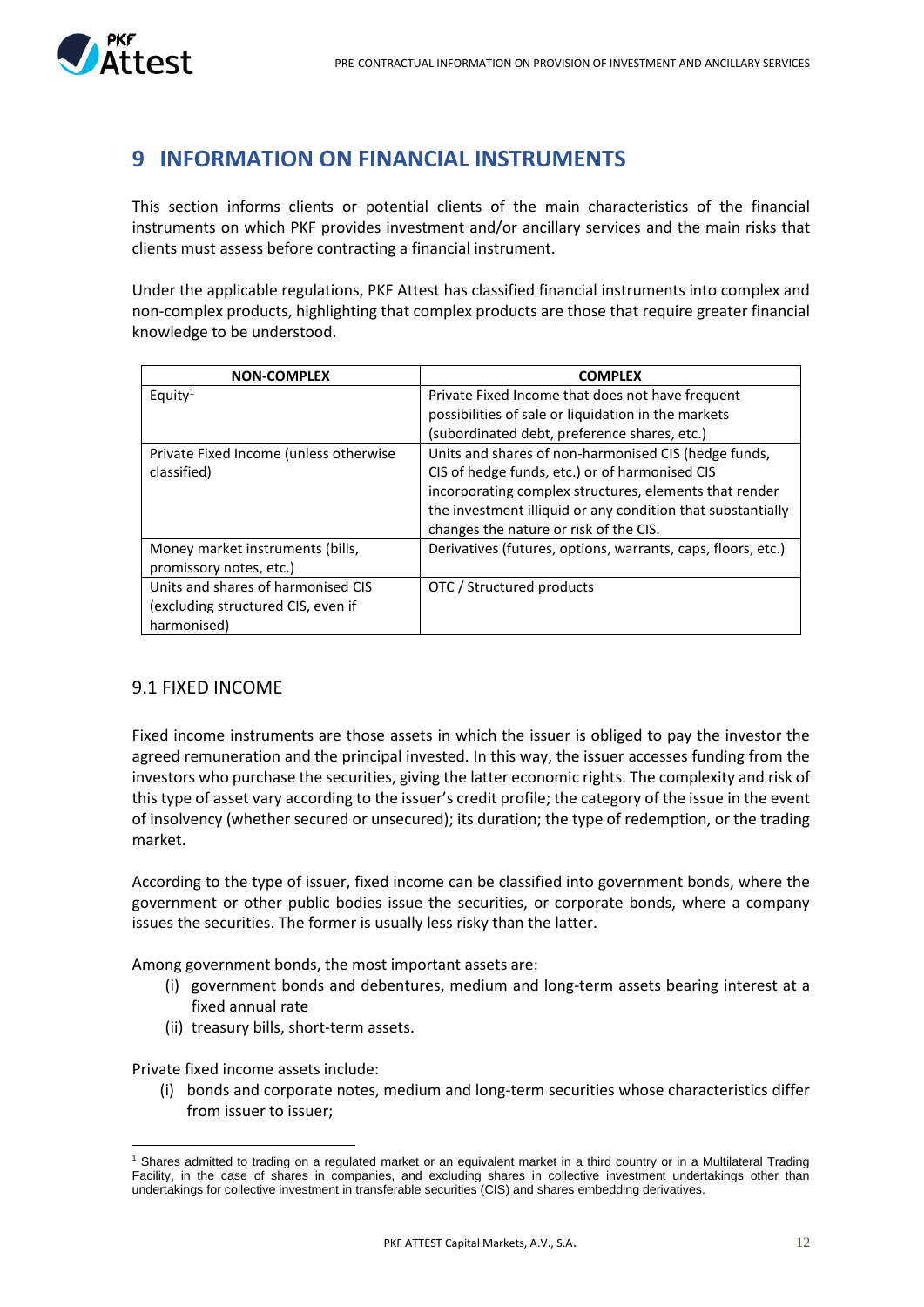

- (ii) securitisation bonds: a complex product consisting of securities issued by a securitisation fund which are backed by the assets with which the securitisation fund is constituted. Assets are typically purchased from an entity seeking to obtain funding. In general, these assets typically include mortgage loans from a financial institution.
- (iii) Covered bonds: securities issued only by credit institutions and backed by mortgage loans.
- (iv) Corporate promissory notes: are short-term, discounted corporate debt financial assets issued at a discount.
- (v) Preference shares: these are a debt instrument issued by a company that does not grant political rights to the investor, offers a fixed remuneration (conditional on obtaining profits) and has an unlimited term, although the issuer reserves the right to redeem them after five years, subject to authorisation by the supervisor (in the case of financial institutions, the Bank of Spain).
- (vi) Convertible bonds: In general, these bonds have the same characteristics as an ordinary bond, but in addition, they grant the right to exchange it for shares if certain situations are met. This implies that the holder may become a shareholder of the company issuing the bond in certain circumstances.

#### <span id="page-12-0"></span>9.2 INFORMATION ON THE NATURE AND RISKS OF FINANCIAL INSTRUMENTS

Depending on the type of asset or financial instrument you invest in, multiple risks can affect your final return. In order to facilitate a better understanding of the risks of these assets and instruments, a description of the main risks is provided below:

- **Price risk.** Price risk is the possibility that when the investor wishes to sell the asset, its selling price will be lower than its purchase price. Generally speaking, various variables can influence the price performance of financial instruments, such as: economic developments, the geopolitical situation, the performance of a sector, etc. However, in the case of fixed income, this risk is mainly linked to the evolution of interest rates and the issuer's credit rating and is manifested when the time horizon of the investment is shorter than the maturity of the security.
- **Exchange rate risk.** This is the risk generated by changes in foreign exchange rates. This risk only concerns instruments denominated in currencies other than the euro.
- **Credit risk or insolvency risk.** The risk is that the issuer of a security will not meet its coupon and principal repayments or that payments will be delayed. The issuer may be a company, a financial institution, a state or a public body.
- **Liquidity risk.** Liquidity risk arises from a possible penalty on the price obtained on unwinding the investment, should it be necessary to sell quickly. In extreme cases, this could mean that it is impossible to recover the money at the desired time.
- **Leverage risk.** This risk arises from positions that generate an actual exposure, and therefore a possibility of loss, much greater than the amount paid out. Typically, these risks will affect the trading of derivative products and Hedge Funds.
- **Volatility risk**. Risk of change in the value of the financial instrument caused by a change in the volatility of one or more of its components when they incorporate optionality.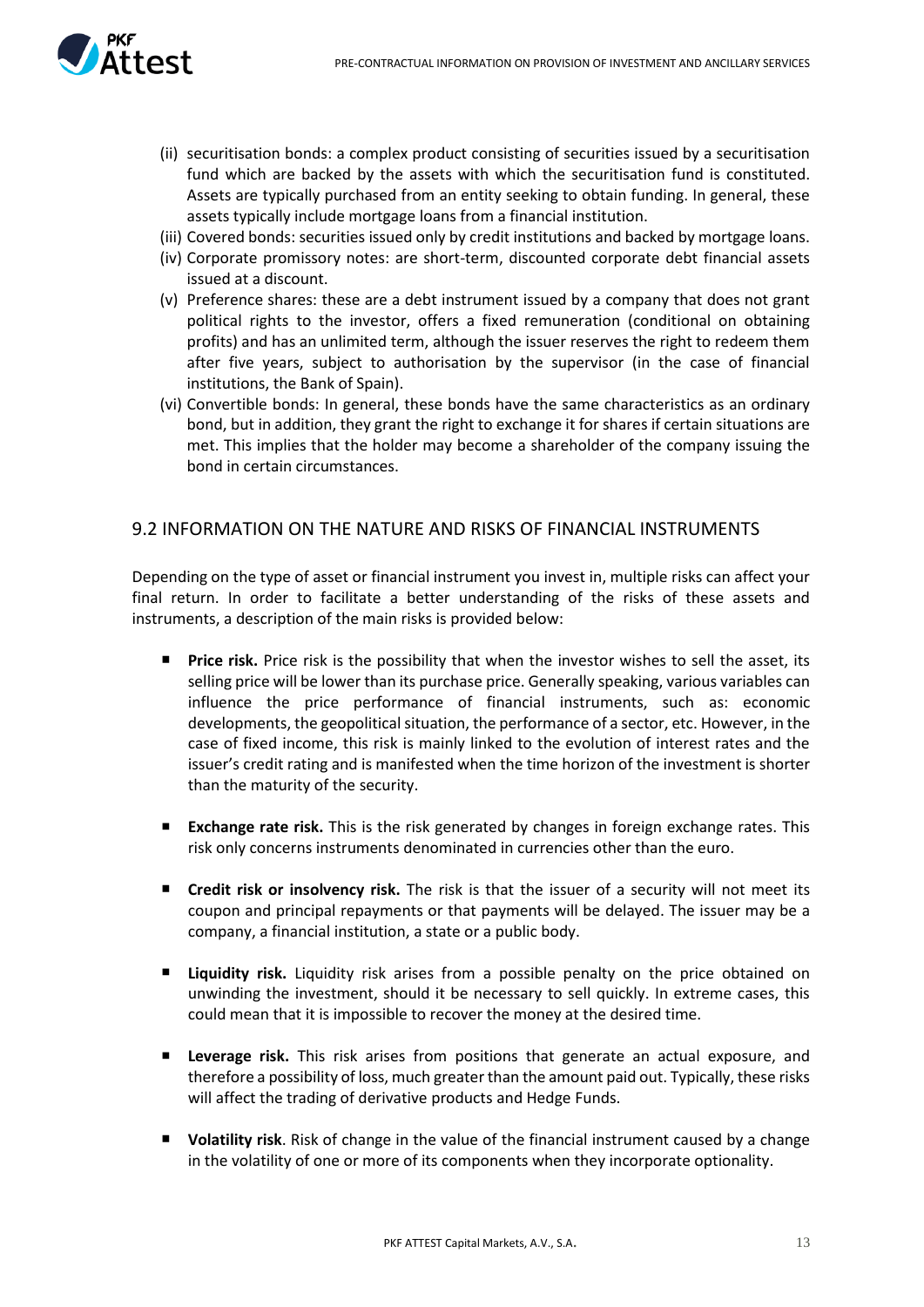

**Risk of perpetuity.** Certain fixed income financial instruments are perpetual. Therefore the issuer has no obligation to redeem them at any time. Their holders have no claim on the issuer to demand redemption.

It should be noted that the calculation of the real risk of a financial asset is not the sum of all the risks described above but a lower figure that takes into account possible correlations between them.

The following are some additional risks that are assumed by investing in complex fixed income financial instruments:

- $\blacksquare$ **Embedded derivatives risk.** Certain issues of fixed income financial instruments have embedded derivatives that may result in their early redemption at the issuer's discretion at times or at redemption prices that are detrimental to the investor.
- **Risk of loss assumption by financial institutions.** Risk whereby, in the event of the resolution of a financial institution, fixed income financial instruments issued by the institution are susceptible to being used for bail-in by converting financial instruments into shares or other equity instruments or by reducing the principal amount (including to zero) of financial instruments not excluded from the application of this resolution mechanism.
- **Risk of loss absorption in the event of the failure of a financial institution**. In addition to the above risk, in certain fixed income instruments issued by financial institutions, the resolution authority has the power to reduce the principal permanently (even to zero) or convert them into capital, when the financial institution meets the conditions for resolution or, precisely, to prevent the financial institution from becoming non-viable.

## <span id="page-13-0"></span>**10 CONFLICT OF INTEREST MANAGEMENT**

MiFID regulations require entities that provide investment services to draw up a manual containing the Conflicts of Interest Policy to inform their clients of possible situations that may create conflicts of interest that could be detrimental to them.

PKF Attest has a Conflicts of Interest Policy to detect and manage situations of actual or potential conflicts of interest. The Policy sets out the procedures to avoid such situations or, if they occur, to manage them appropriately under the provisions of the applicable regulations.

This Conflicts of Interest Policy applies to all areas of PKF Attest and to all its employees and managers (Competent Persons) whose activity is related to the provision of investment or ancillary services.

A conflict of interest shall be understood to exist in those situations in which the impartiality of the actions of the persons working at PKF Attest may be compromised, in the opinion of a neutral observer, which may result in the interests of the clients being undermined.

Furthermore, for a conflict of interest to exist, it is not enough for PKF Attest to be able to make a profit, but also for there to be a potential loss for a client; nor is it sufficient for a client to be able to make a profit or avoid a loss if, at the same time, there is no possibility of loss for another client.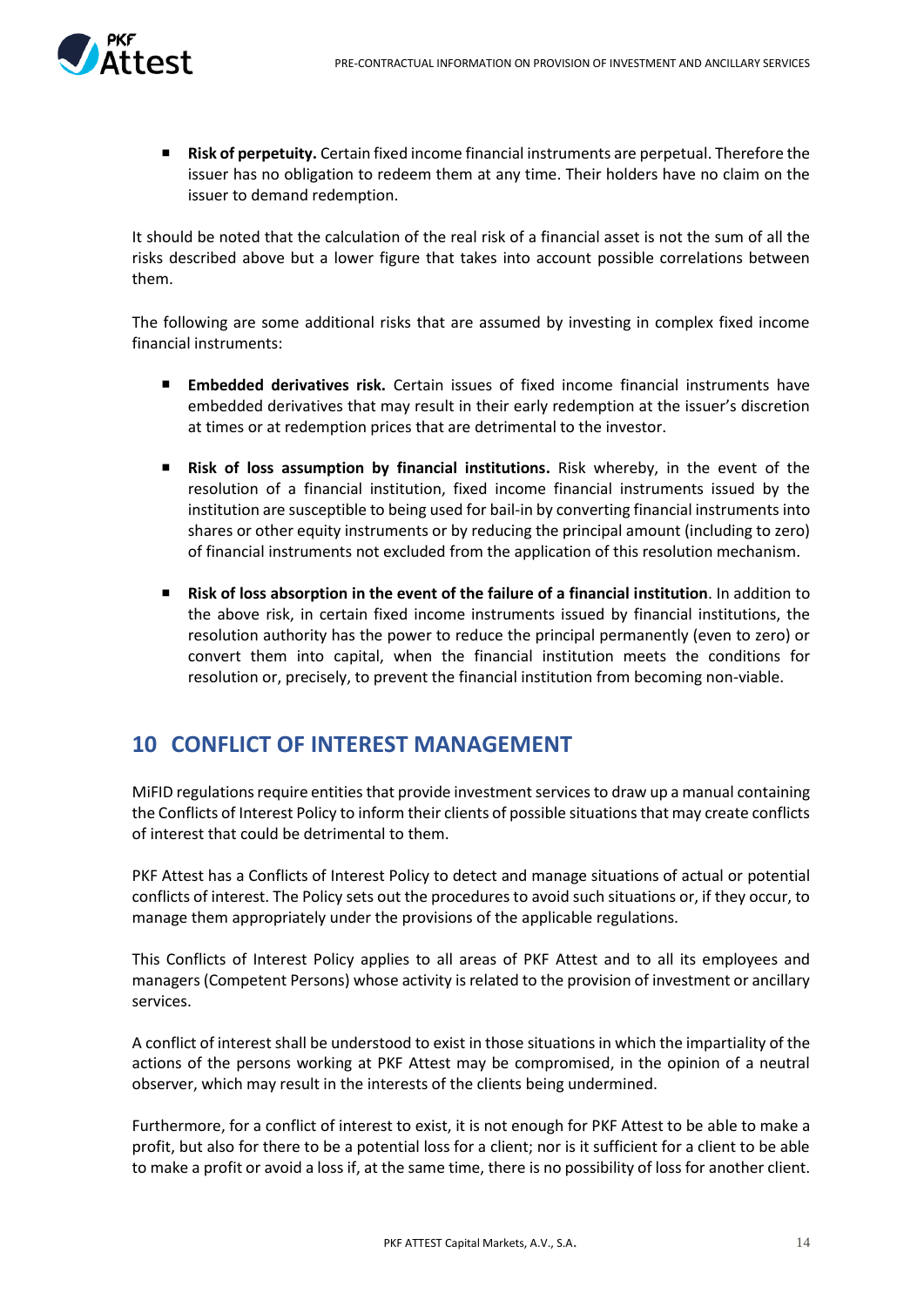

PKF Attest can adequately manage potential conflicts of interest that may arise during the provision of its investment activities or services. As a general rule, PKF Attest shall act in a preventive manner, avoiding the situations generating conflicts of interest described above, and adopting the following measures and procedures appropriate for this purpose:

- Procedures to prevent or control the exchange of information between Competent Persons involved in activities involving the risk of a conflict of interest, where such exchange may be detrimental to the interests of one or more clients.
- The separate supervision of those Competent Persons whose principal functions consist of performing activities or services on behalf of clients with different and potentially conflicting interests, or those Competent Persons who otherwise represent different potentially conflicting interests, including those of the firm itself.
- **■** The elimination of any direct relationship between the remuneration of those Competent Persons who primarily perform an activity and the remuneration or income generated by other Competent Persons Competent Persons who are principally engaged in another activity, where a conflict of interest may arise between the two activities.
- Measures to prevent or limit any person from exercising inappropriate influence over the provision of investment or ancillary services by a Competent Person Competent Person.
- Measures to prevent or control the simultaneous or consecutive involvement of a Competent Person in several investment or ancillary services, where such involvement may be detrimental to the proper management of conflicts of interest.

PKF Attest also has an external and independent Regulatory Compliance Unit, which reports directly to the Board of Directors. In this way, PKF Attest ensures adequate management of the various legal obligations to which it is subject and of the other internal operating rules set out in the Internal Code of Conduct and in the different internal procedures, including the management of conflicts of interest.

PKF Attest also has an Internal Code of Conduct Monitoring Committee, appointed by the Entity's Board of Directors, to which it reports. Its functions are to ensure general compliance with these regulations and to supervise compliance with current laws.

The Entity has a register of the various services or activities in which a conflict of interest has arisen or may arise, which is maintained and regularly updated. In the event of a conflict of interest, appropriate mitigation measures shall be taken and, if these are not sufficient, the conflict of interest shall be disclosed on a durable medium to clients before the provision of the investment service.

PKF Attest makes this Conflicts of Interest Policy available to clients at its office or through its website www.pkfdcm.com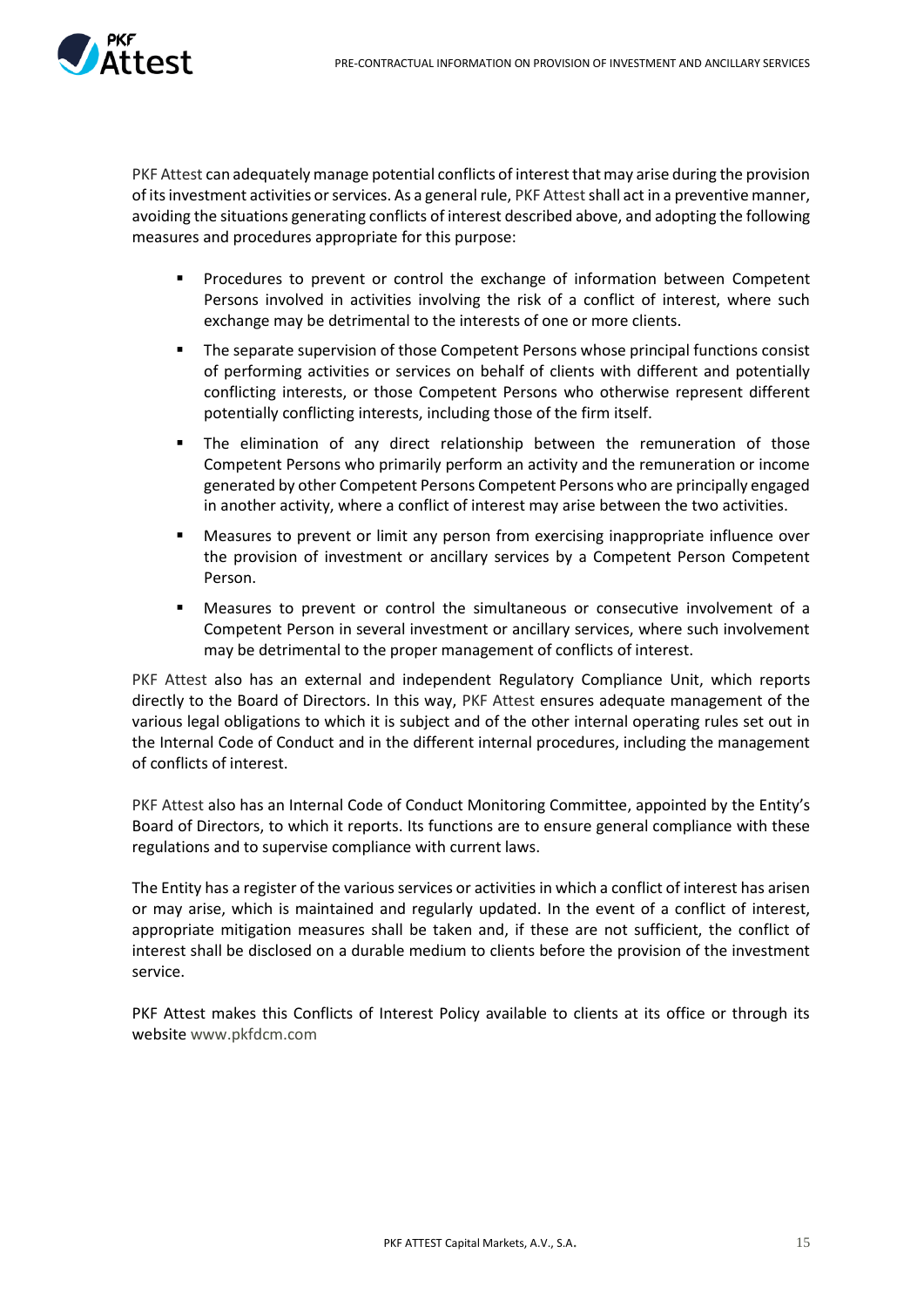

## <span id="page-15-0"></span>Appendix 1 Application form for change of classification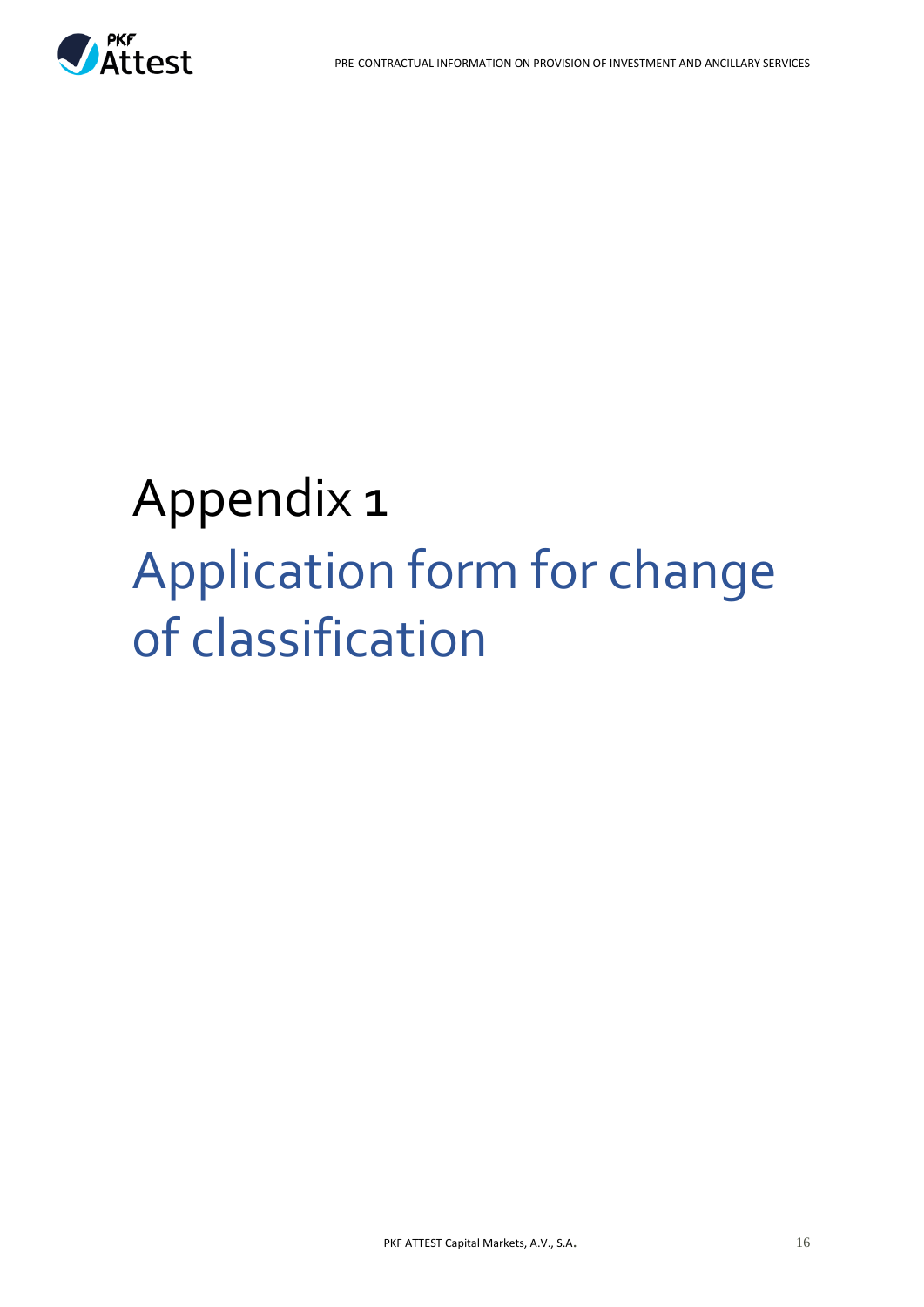

| $Mr/Ms$ : |              | with                  | Tax | ID |
|-----------|--------------|-----------------------|-----|----|
|           | on behalf of | (the Client) with VAT |     |    |
| No.       |              |                       |     |    |

REQUESTS the change of classification for:

| All investment services that PKF Attest Capital Markets, A.V., S.A. may provide to<br>him/her. |
|------------------------------------------------------------------------------------------------|
| For this investment service only:                                                              |

*Please select the change of classification you are requesting through this application:*

| Change from professional client to eligible counterparty |
|----------------------------------------------------------|
| Change from eligible counterparty to professional client |

**The CLIENT ACKNOWLEDGES** that PKF Attest has notified it in time and form, in writing, of the Client Classification assigned to it, and the right to request a different classification and the consequences of the change of classification, including the protection regulations applicable to them.

The Client acknowledges the implications of and requests the change and, by signing this form, is advised of the levels of protection that have been waived.

#### **CLASSIFICATION CHANGE CONDITIONS**

- 1. PKF Attest will review the form and, once approved, will notify the client of the new category assigned.
- 2. The Client guarantees that all the data provided is accurate and complete and shall notify PKF Attest of any change that may affect the classification change.
- 3. PKF Attest shall not be held liable if the Client provides false or incorrect data to justify the requested classification change.

| Client's signature |  |
|--------------------|--|
|                    |  |
|                    |  |
|                    |  |

 $-20$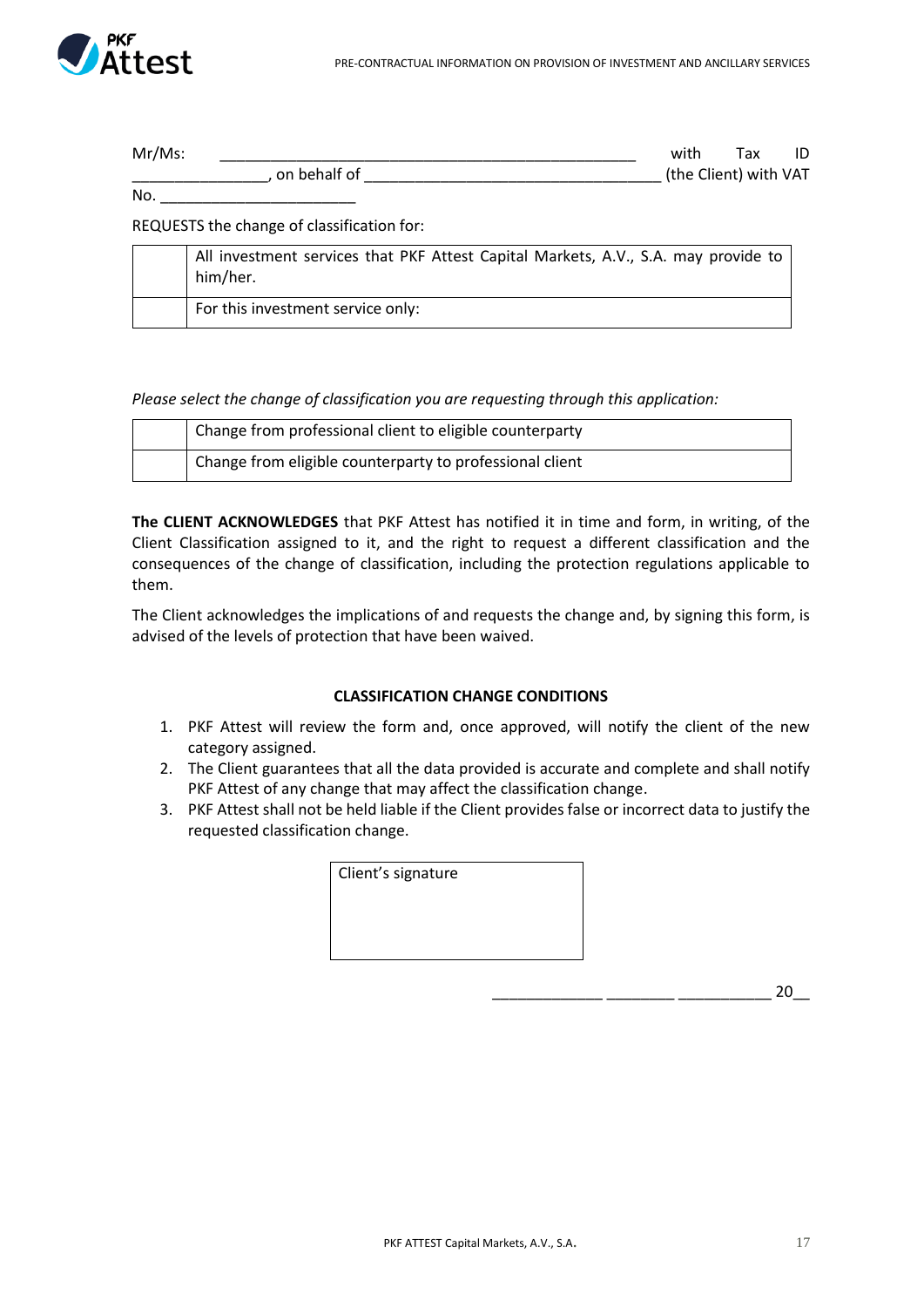

# <span id="page-17-0"></span>Appendix 2 ALLOCATION POLICY RELATING TO THE PLACEMENT OF A FIXED INCOME SECURITIES ISSUE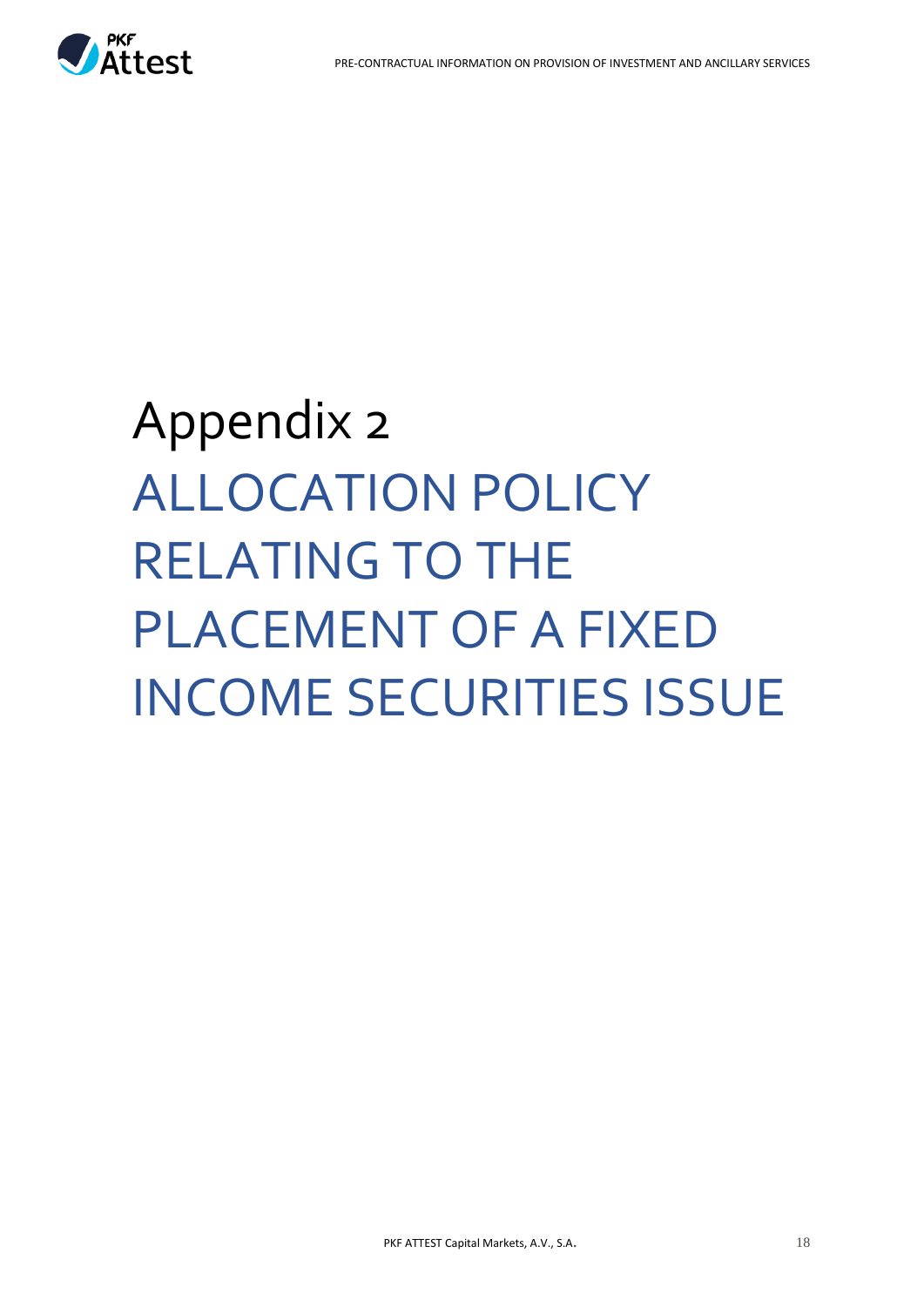

#### **1. INTRODUCTION**

This policy describes the mechanisms for drawing up allocation recommendations during the issue placement process when PKF ATTEST CAPITAL MARKETS, A.V., S.A. (hereinafter, "PKF ATTEST") acts as Placement Entity, the basic principles, restrictions, and information to be made available to the issuer on the proposed allocation method, to avoid potential conflicts of interest that may arise in the provision of the placement service (hereinafter, the "Policy").

The objective is to reflect the procedure and criteria to be followed in preparing recommendations to the issuer in the placement of each issue with qualified investors, based on certain fundamental principles, without unjustified discrimination, and considering restrictions or other requirements depending on the specific circumstances of each issue and possible restrictions on the part of both the issuer and the investors.

These mechanisms will be applied exclusively in the allocation processes of those placements in which there is oversubscription. If the target amount is not reached in a placement, the allocation will be made to each investor, according to the amounts requested by each one.

This Policy shall be made known to issuer clients before agreeing to provide placement services.

#### **2. BASIC PRINCIPLES OF ASSIGNMENT RECOMMENDATION PROCESSES**

- Fairness: the subscription proposals received from each investor will be pro-rated on a pro-rata basis, determining maximum and minimum limits per issue.
- Diversification of the investor base: both in number of investors and by type of investor.
- Existing investor relationships: investors in existing issues will be rewarded, provided that certain concentration levels are not reached, in line with the previously mentioned objective of diversification of the investor base.
- Prohibition on receipt of inducements or commissions paid by the investor.

#### **3. PROHIBITED ALLOCATION PRACTICES**

The following practices shall be considered non-compliant with the PKF ATTEST allocation procedure and therefore inadmissible:

- Allocation made to incentivise the payment of disproportionately high expenses for unrelated services provided by PKF ATTEST (laddering), such as disproportionately high fees or commissions paid by an investor client or disproportionately high volumes of activity at normal commission levels provided by the investor as compensation for receiving an allocation from the issue;
- An assignment to a senior executive of the existing or potential issuer, in exchange for the past or future award of corporate financing activities (spinning), and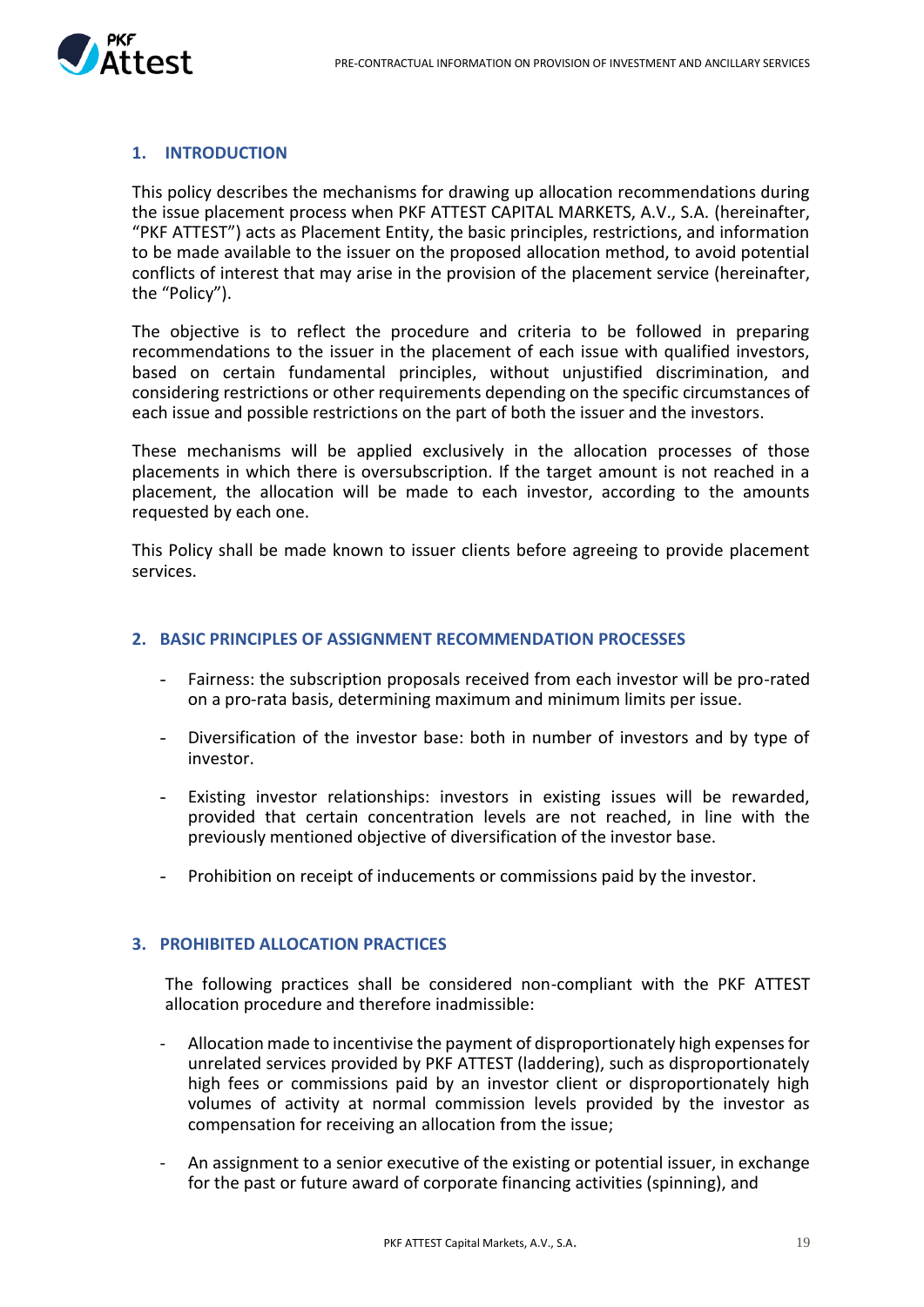

- An express or tacit assignment, conditional on the receipt of future orders or the purchase of any other service from PKF ATTEST by an investor (anti-tying).

#### **4. COORDINATION BETWEEN THE PARTIES WITHIN EACH PROCESS**

In addition to the aforementioned general basic principles, PKF ATTEST shall take into account, in each allocation process, any particular or exceptional restrictions and conditions previously expressed by the issuer, or stipulated by investors in their subscription proposals, such as:

- On the issuer's side: optimal number of investors, diversification in terms of investor type, etc.
- On the investor's side: minimum amount of participation, any selling restrictions or other relevant legal or regulatory restrictions in the jurisdictions to which the investor is related, the level of interest shown by the investor in the issue, etc.

These restrictions or conditions shall be taken into consideration, where reasonably practicable and without unjustified discrimination.

#### **5. FINAL ALLOCATION PROCESS**

PKF ATTEST will involve the issuer in discussions on the placement process to understand and consider the investors' interests and objectives.

Once all the orders have been received from the investors, following the principles and possible restrictions described above, PKF ATTEST shall draw up a first allocation recommendation for the issue, which shall contain details of the proposed distribution of the issue, by investor name and preliminary volume allocated, and shall keep a copy of the proposed allocation, under the provisions of section 7 below.

The issuer shall approve the preliminary allocation in writing or make such variations as it deems appropriate by sending PKF ATTEST the new amended allocation proposal. In the latter case, PKF ATTEST shall confirm whether the new proposal is in line with the subscription proposals received from the investors or whether there are any limitations that would modify the proposal sent by the investor so that the final allocation of the issue can be established.

#### **6. ASSIGNMENT TO PKF ATTEST CLIENTS**

PKF ATTEST shall take special care in the allocation to its own clients (investors with whom it has contracts for some other type of investment service: reception and transmission of orders and investment consultancy), to ensure equal treatment with other investors. In any case, the PKF ATTEST distribution team will report on the placement in which they are advising the issuer and receiving a commission for providing the service PKF ATTEST has established effective internal mechanisms to prevent and manage conflicts of interest arising in this area.